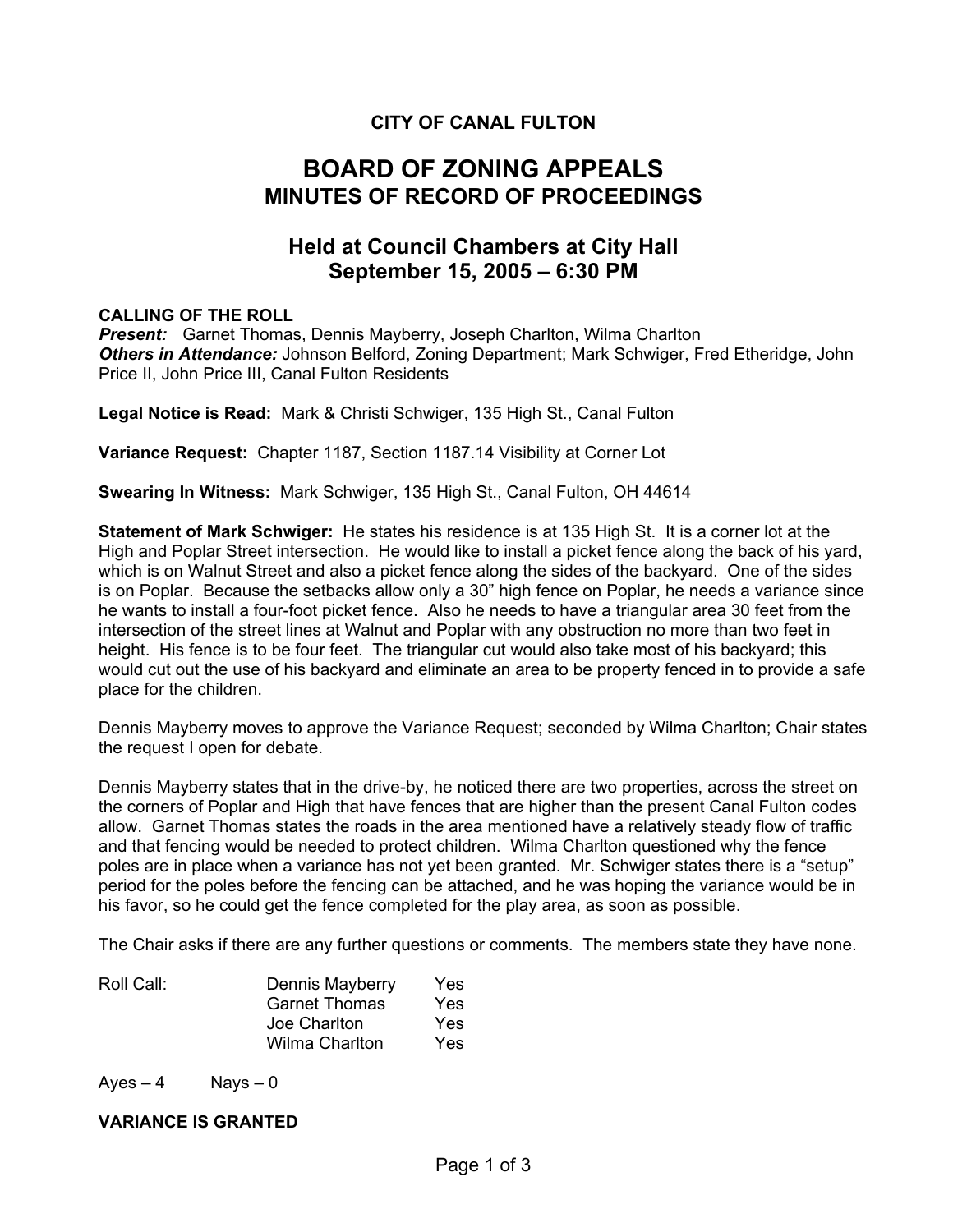### **MINUTES OF RECORD OF PROCEEDINGS CITY OF CANAL FULTON BOARD OF ZONING APPEALS September 15, 2005**

**Legal Notice is Read:** Schalmo Properties, 464 Etheridge Blvd., Canal Fulton

#### **Variance Request:** Property to be located at 2062 and 2064 Redwing Dr., Canal Fulton Chapter 117.01 (b) Section R-4A, Senior Residential District Persons Age 55 and Over

They are requesting physically handicapped persons, under age 55, be allowed to reside in the senior complex they are developing.

**Swearing In Witness:** Mr. Fred Etheridge, representing Schalmo Builders, swears himself in; he then turned the presentation over to Mr. John Price II, who is representing his handicapped son, Mr. John Price III.

John Price, II states his son currently resides in an apartment and lives relatively independently with assistance from a care provider for a few hours a day and his parents. He stated his son is unable to get into and cannot use the shower in his apartment. Schalmo Builders has agreed to build an accessible shower in the senior complex currently under construction on Redwing Drive if the Board of Zoning Appeals (BZA) will grant a variance for his son, who is 39, to move into one of the senior units. Mr. Price II states he has been to the Planning Board asking for a code change for the units' district, but he was turned down and referred to BZA. He states he has correspondence that was sent to various city boards and officials. He is told BZA members have not seen the correspondence.

Dennis Mayberry asks if Mr. Price has checked into available units at Echoing Ridge. Mr. Price states his son would prefer not to reside there, and also there is a waiting list.

Garnet Thomas states she is aware of the lack of housing for the disabled, but hesitates to set a precedent by granting a variance that could open up the senior complex to those under 55, since that is why most seniors choose to live in senior units.

Joe Charlton inquires if a variance could be granted in a way that would cancel out the under 55 stipulation if Mr. Price II were to move.

Garnet Thomas states it would be difficult to do and could create legal problems trying to enforce. Also, the variance is requesting two units be opened up. She advised Mr. Price III he has the right to have an attorney represent his son in the matter and the request can be tabled if he so wishes. Mr. Price states his son has limited resources and cannot afford legal representation.

Dennis Mayberry states concerns about setting precedents that could create problems in the future for the city.

Garnet Thomas states concerns about setting precedents and states the Board should make decisions that are in the best interests of the city and all its citizens. She requests a motion be made by a member of the Board to vote on the variance request before the Board.